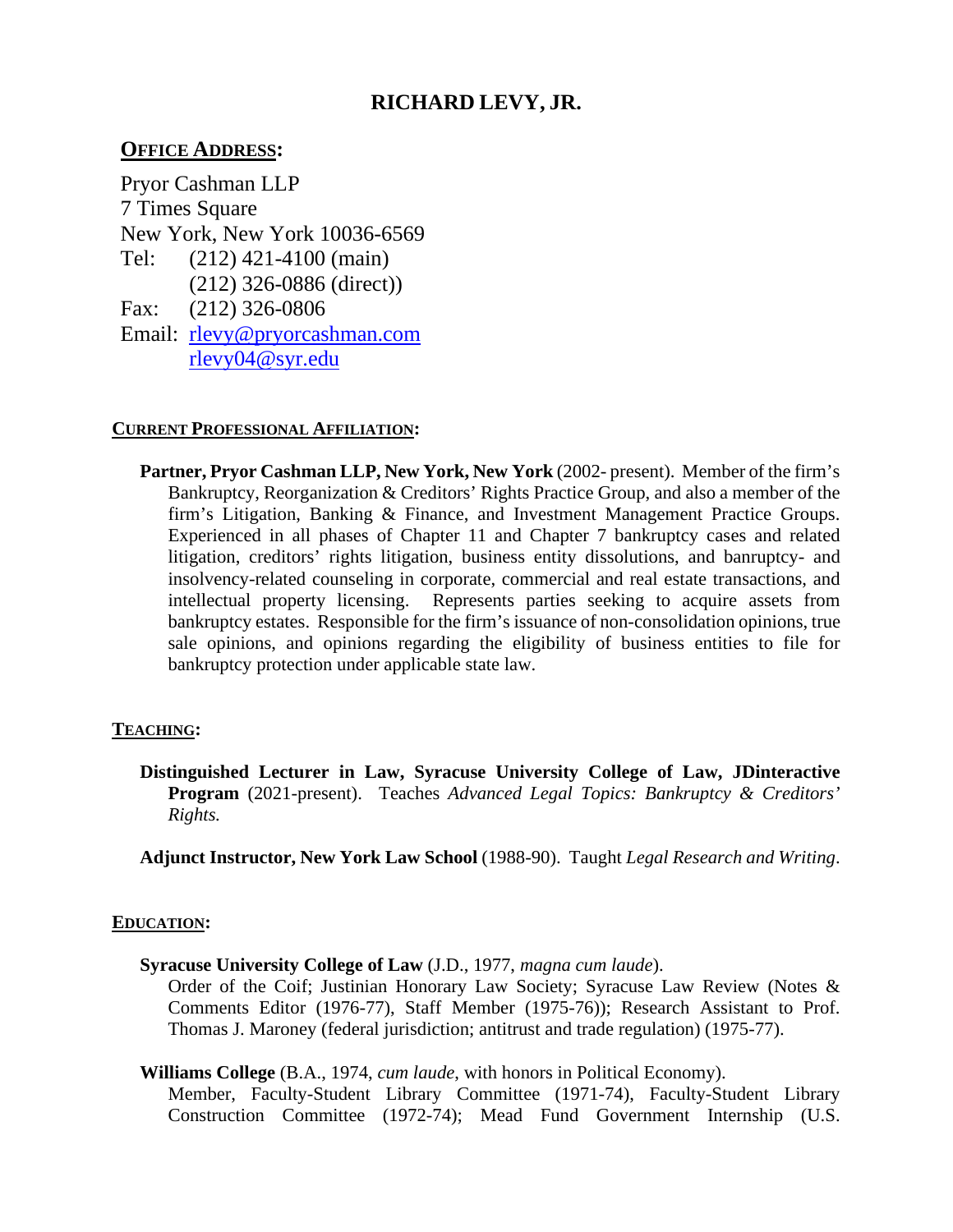Environmental Protection Agency, Summer 1972); Student Leader, Williams College Marching Band (1971-74).

## **PROFESSIONAL MEMBERSHIPS, AFFILIATIONS AND OTHER ACHIEVEMENTS:**

Bar Admissions:

- New York (adm. 1980) (active).
- District of Columbia (adm. 1977) (inactive).
- U.S. Supreme Court (2015).
- U.S. Court of Appeals, Second Circuit (1989; renewed 2016).
- U.S. Court of Appeals, Eleventh Circuit (1995).
- U.S. Court of Appeals, District of Columbia Circuit (1978).
- U.S. District Court for the Southern District of New York (1980).
- U.S. District Court for the Eastern District of New York (1980).
- U.S. District Court for the Northern District of New York (1990).
- U.S. District Court for the District of Columbia (1977).
- U.S. District Court for the Eastern District of Michigan (1996)/

Bar Associations and Committees:

- American Bankruptcy Institute (Member since 2000).
- American Bar Association (Member, Sections of Business Law and Litigation).
- Association of the Bar of the City of New York (Member: Committees on the Judiciary (2009-12), Bankruptcy and Corporate Reorganization (2001-04), Professional and Judicial Ethics (1998-2001), and Professional Responsibility (1995-98)).
- Association of Commercial Finance Attorneys (Member, Board of Directors (2017 present).
- New York State Bar Association (Member, Section of Commercial and Business Litigation).

Certified Mediator, U.S. Bankruptcy Court for the Southern District of New York..

 Named a "Super Lawyer" in Bankruptcy & Creditors/Debtor Rights by *New York Metro Super Lawyers Magazine* in each year since 2012.

 Rated AV® Preeminent™ 5.0 out of 5.0, Martindale Hubbell's highest level of peer recognition for ethical standards and professional abilities.

## **SPEAKING ENGAGEMENTS:**

- Weekend of the Association of Commercial Finance Attorneys (various locations, 2012- Moderator and Panelist, *Annual Bankruptcy Update*, Annual Continuing Legal Education 22.
- Moderator and Panelist, *What Happens to a Lawsuit When a Party Becomes a Debtor in Bankruptcy,* Pryor Cashman Litigation Training Series (March 9, 2022).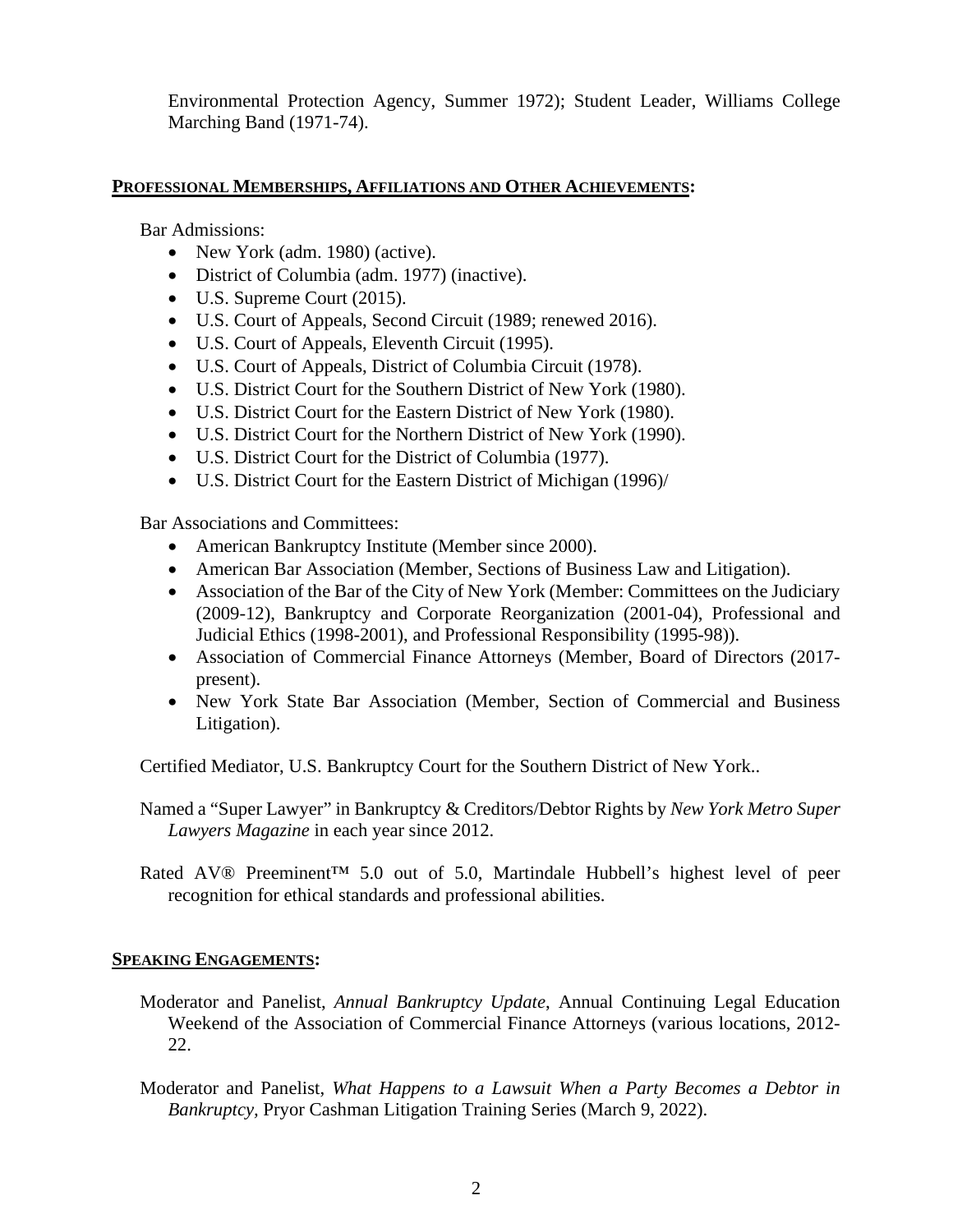- Panelist, Force Majeure and COVID-19: Assessing the Landscape, Pryor Cashman CLE Webinar (Zoom Presentation, Dec. 8, 2020).
- Moderator and Panelist, *Recent Bankruptcy Developments,* Continuing Legal Education Program of the Association of Commercial Finance Attorneys (Zoom Presentation, Nov. 19, 2020).
- Panelist, *Covid-19, Force Majeure and "Pause" Orders Does Bankruptcy Make Any Difference?,* Pryor Cashman CLE Webinar on Force Majeure Clauses in a COVID World (Zoom Presentation, Oct. 15, 2020).
- Panelist, Pandemic Impacts on Trademark Enforcement, Licensing Breaches/Force Majeure, *and Brands in Bankruptcy*, N.Y. Intellectual Property Law Association CLE Program (Zoom Presentation, Aug. 5, 2020).
- Alumni Panelist, Orientation Program for the Class of 2023 (J.D. Online Program), Syracuse University College of Law (Zoom Presentation, Aug. 2020).
- Moderator and Panelist, *Collapse of a Platform: Understanding Your Rights in the Aftermath [Issues Arising from the Failure of A Music Festival],* MONDO Music & Tech Law Symposium (Brooklyn, N.Y., Oct. 18, 2019).
- Panelist, *Trademarks in Bankruptcy: The Supreme Court Finally Speaks*, Hot Topics in Intellectual Property, N.Y. Intellectual Property Law Association CLE Program, (New York, N.Y., July 2019).
- Speaker, *How Victims Can Be Compensated: Bankruptcies, Receiverships and Forfeiture Actions,* Syracuse University College of Law 2010 Spring Lecture Series (New York, N.Y., Mar. 2010).
- Alumni Panelist, Orientation Program for the Class of 2012, Syracuse University College of Law (Syracuse, N.Y., Aug. 2009).
- Speaker, *Bankruptcy Touches Everything*, Two-Part Seminar on Bankruptcy Law for Partners and Counsel of Pryor Cashman LLP (New York, N.Y., Jan.-Feb. 2009).
- *Oxymoron?)*, Bankruptcy CLE Seminar, New York University School of Continuing & Speaker, *Ethical Considerations Concerning Fraudulent Conveyances (A Lawyer's*  Professional Studies, Center for Finance, Law & Taxation (New York, N.Y., Oct. 2003).
- Chair and Moderator, *Collection and Enforcement of Money Judgments*, New York State Bar Association CLE Program (White Plains, N.Y., Nov. 2002).
- Panelist, *Bankruptcy Considerations, Collection and Enforcement of Money Judgments*, New York State Bar Association CLE Program (Tarrytown, N.Y., Nov. 2000).
- Panelist, *Buying and Selling Assets in Bankruptcy*, Price Waterhouse Corporate Finance Management Group Seminar (Orlando, Fla., Apr. 1992).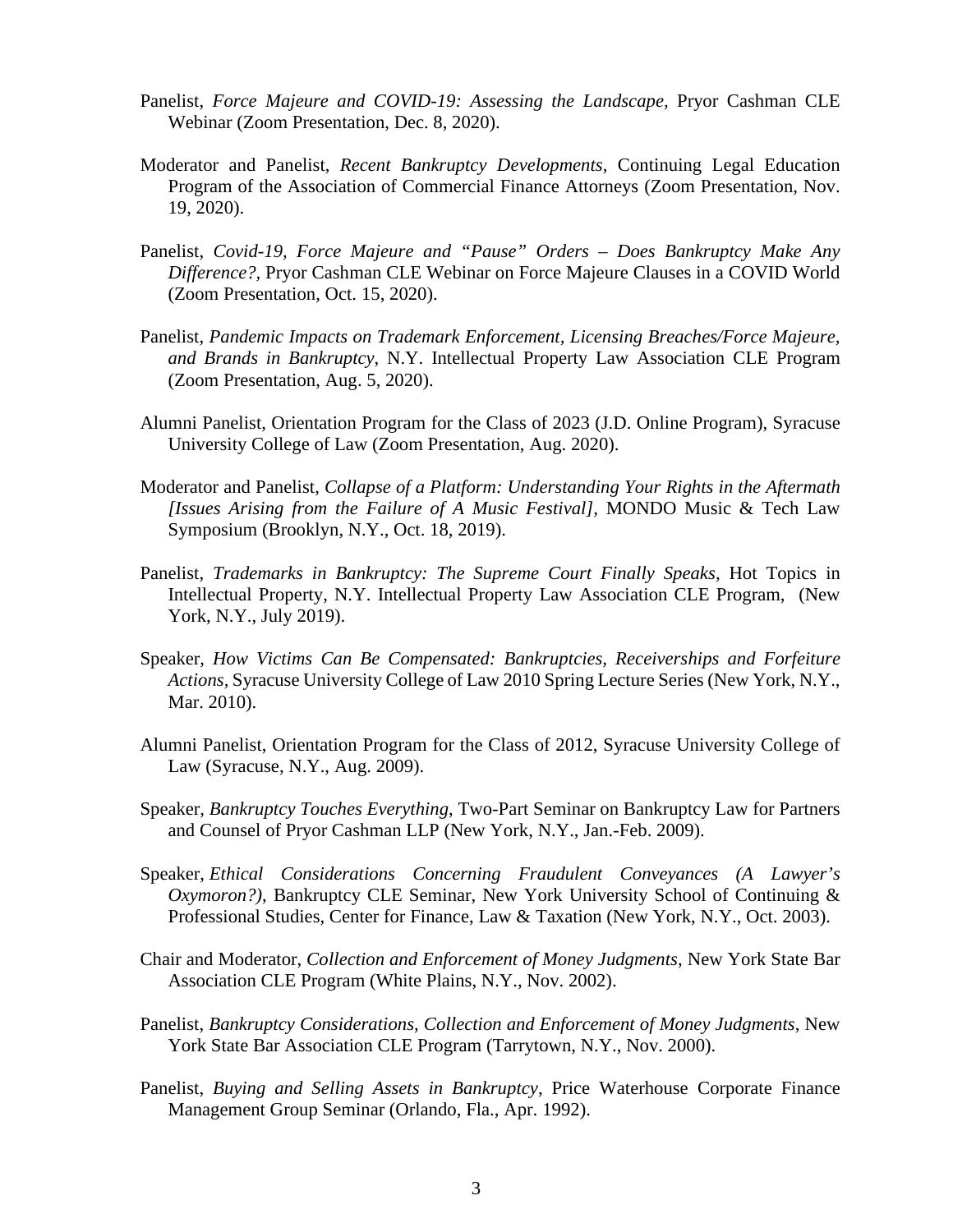#### **PUBLICATIONS:**

- *COVID-19, Force Majeure and "Pause" Orders in Bankruptcy Cases*, N.Y.L.J. (Nov. 25, 2020) (available at [https://www.pryorcashman.com/richard-levy-jr/publications/covid-19](https://www.pryorcashman.com/richard-levy-jr/publications/covid-19-force-majeure-and-pause-orders-in-bankruptcy-cases) [force-majeure-and-pause-orders-in-bankruptcy-cases\).](https://www.pryorcashman.com/richard-levy-jr/publications/covid-19-force-majeure-and-pause-orders-in-bankruptcy-cases)
- *Supreme Court Preserves Decision Limiting Bankruptcy Trustees' Powers To Avoid*  (available at [https://www.pryorcashman.com/richard-levy-jr/publications/partner-richard-](https://www.pryorcashman.com/richard-levy-jr/publications/partner-richard-levy-jr-authors-article-about-supreme-court-preserving-decision-to-limit-bankruptcy-trustees-powers-to-avoid-securities-related-transfers)*Securities-Related Transfers*, 29 WESTLAW J. – WHITE-COLLAR CRIME, No. 12 (Sept. 2015) [levy-jr-authors-article-about-supreme-court-preserving-decision-to-limit-bankruptcy](https://www.pryorcashman.com/richard-levy-jr/publications/partner-richard-levy-jr-authors-article-about-supreme-court-preserving-decision-to-limit-bankruptcy-trustees-powers-to-avoid-securities-related-transfers)[trustees-powers-to-avoid-securities-related-transfers\).](https://www.pryorcashman.com/richard-levy-jr/publications/partner-richard-levy-jr-authors-article-about-supreme-court-preserving-decision-to-limit-bankruptcy-trustees-powers-to-avoid-securities-related-transfers)
- *Second Circuit Decision In Madoff Case Limits Avoidance Of Securities-Related Transfers As Fraudulent Transfers*, Pryor Cashman Legal Update (Dec. 2014).
- *[Fraudulent Transfer Defendants Beware: The Statutory Limitations and Reach-Back Periods](http://www.pryorcashman.com/assets/attachments/705.pdf)  May Be Broader Than You Think,* [8 AM. BANKR. INST. COMMERCIAL FRAUD TASK FORCE](http://www.pryorcashman.com/assets/attachments/705.pdf)  NEWSLETTER, No. 2 (Sept. 2011).
- *The Madoff Securities Liquidation The First Six Months,* Pryor Cashman Legal Update (June 2009).
- *Considerations Relating to the Bernard Madoff Securities Fraud*, Pryor Cashman Legal Update (Jan. 2009).
- *Recent Developments in the Bankruptcy Treatment of Letters of Credit Under Commercial Real Estate Leases*, in THE PRACTICAL REAL ESTATE LAWYER'S MANUAL ON COMMERCIAL LEASING IN TROUBLED TIMES: FORMS, CHECKLISTS AND ADVICE (ALI-ABA 2009) (updating article previously published at 23 PRAC. REAL EST. LAW*.* 27 (ALI-ABA Mar. 2007)).
- *Owners Can Minimize Tenant Default Risks*, Pryor Cashman Legal Update (July 2007).
- *Proposals to Modify New York Court Rules Concerning the Engagement of Local Counsel and the Pro Hac Vice Admission of Attorneys*, Report of the Committee on Professional Responsibility of the Association of the Bar of the City of New York, 53 THE REC. 150 (1998) (principal author).
- Note, *Trademark Franchising and Antitrust Law: The Two-Product Rule for Tying Arrangements*, 27 SYRACUSE L. REV. 953 (1976), *reprinted at* 9 PAT. L. REV. 525 (1977) *and* 69 TRADEMARK REP. 41 (1979) (with revisions).
- Research assistant to authors: Thomas J. Maroney, *"Averting The Flood": Henry J. Friendly and the Jurisdiction of the Federal Courts – Part I,* 27 SYRACUSE L. REV. 953 (1976); Thomas J. Maroney & Daan Braveman, *"Averting The Flood": Henry J. Friendly, The Comity Doctrine and the Jurisdiction of the Federal Courts – Part II*," 31 SYRACUSE L. REV. 469 (1980).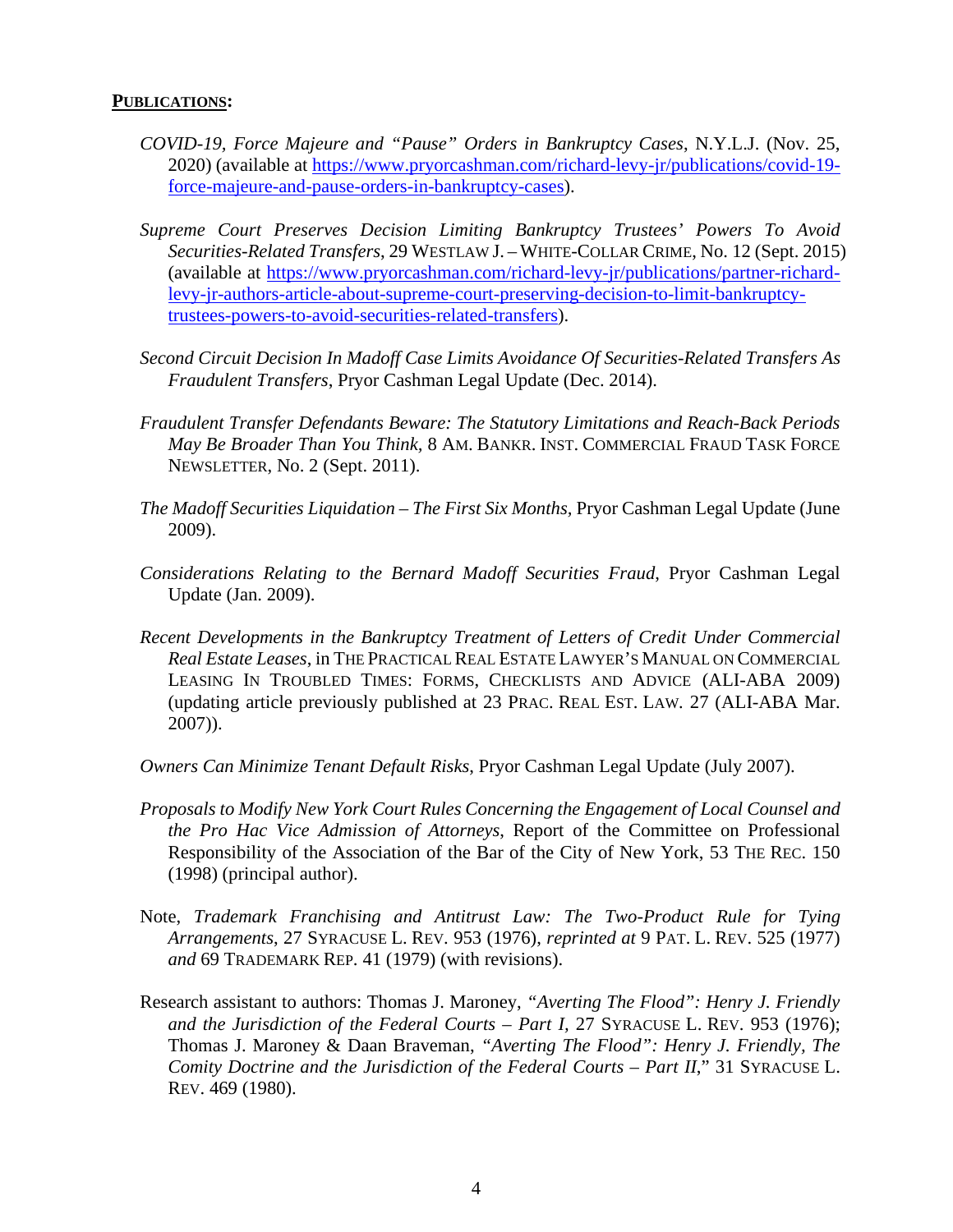## **OTHER EXPERIENCE AND AFFILIATIONS:**

Deputy Village Attorney of the Village of Larchmont, New York (1997-2018).

- Williamstown Theatre Foundation, Inc., a Massachusetts not-for-profit corporation (Member, Board of Trustees (2017-present); Co-Chair, Governance Committee (2021-present); Member, Development Committee (2018-present)).
- Friends of the Larchmont Public Library, Inc., a New York not-for-profit corporation (Member, Board of Directors (2013-present); President (2016-20)).
- Society of Alumni of Williams College (President of the Society, and delegate of the Society to the Board of Trustees of Williams College (2006-08); Vice-President (2004-06); Member, Executive Committee (1999-2002); Member, Society of Alumni Bicentennial Planning Committee, and Co-Chair of Archival Subcommittee (2018-21)).
- Syracuse University Law Alumni Association (Member, Board of Directors (2014-present); Member, Executive Committee (2016-present); Executive Secretary (2016-18); Co-Chair, Syracuse Law Honors Committee (2015-present)).
- Williams College Class of 1974 (President (2019-present; 1989-94); Co-Head Class Alumni Fund Agent (2018-present); Assistant Class Agent (1999-2018); Class Secretary (1984- 89)).
- Williams Club, Inc., a New York membership corporation (Member, Board of Governors (1984-2004); President (1995-99); Vice President (1991-95); Secretary (1984-88); outside counsel to the corporation since 2010).

## **SELECTED REPRESENTATIVE PROFESSIONAL ENGAGEMENTS:**

## **REPORTED CASES:**

- *Picard v. Ida Fishman Rev. Trust (In re Bernard L. Madoff Inv. Secs. LLC)*, 773 F.3d 411  (2d Cir. 2014), *aff'g Securities Inv. Prot. Corp. v. Bernard L.. Madoff Inv. Secs. LLC (In re Madoff Secs.)*, 476 B.R. 715 (S.D.N.Y. 2012), *cert. denied*, 576 U.S. 1044 (2015) (counsel for fraudulent transfer defendants; successful appeal of decision limiting trustee's avoidance remedies in Ponzi scheme case to actual fraudulent transfers made within two- years before commencement of liquidation proceeding under the Securities Investor :Protection Act of 1970, as amended).
- 2018), *cert. denied*, 140 S. Ct. 904 (2020) (counsel to member of official creditors committee; committee's successful appeal of decision rejecting Chapter 7 trustee's attempt to prosecute collateral challenges to bankruptcy sale order with committeee's suipport *Fulmer v. Fifth Third Equip. Fin. Co. (In re Veg Liquidation, Inc.),* 572 B.R. 725 (Bankr. W.D. Ark. 2017), *aff'd*, 583 B.R. 203 (B.A.P. 8th Cir. 2018), *aff'd*, 931 F.3d 730 (8th Cir. entered during chapter 11 phase of the case).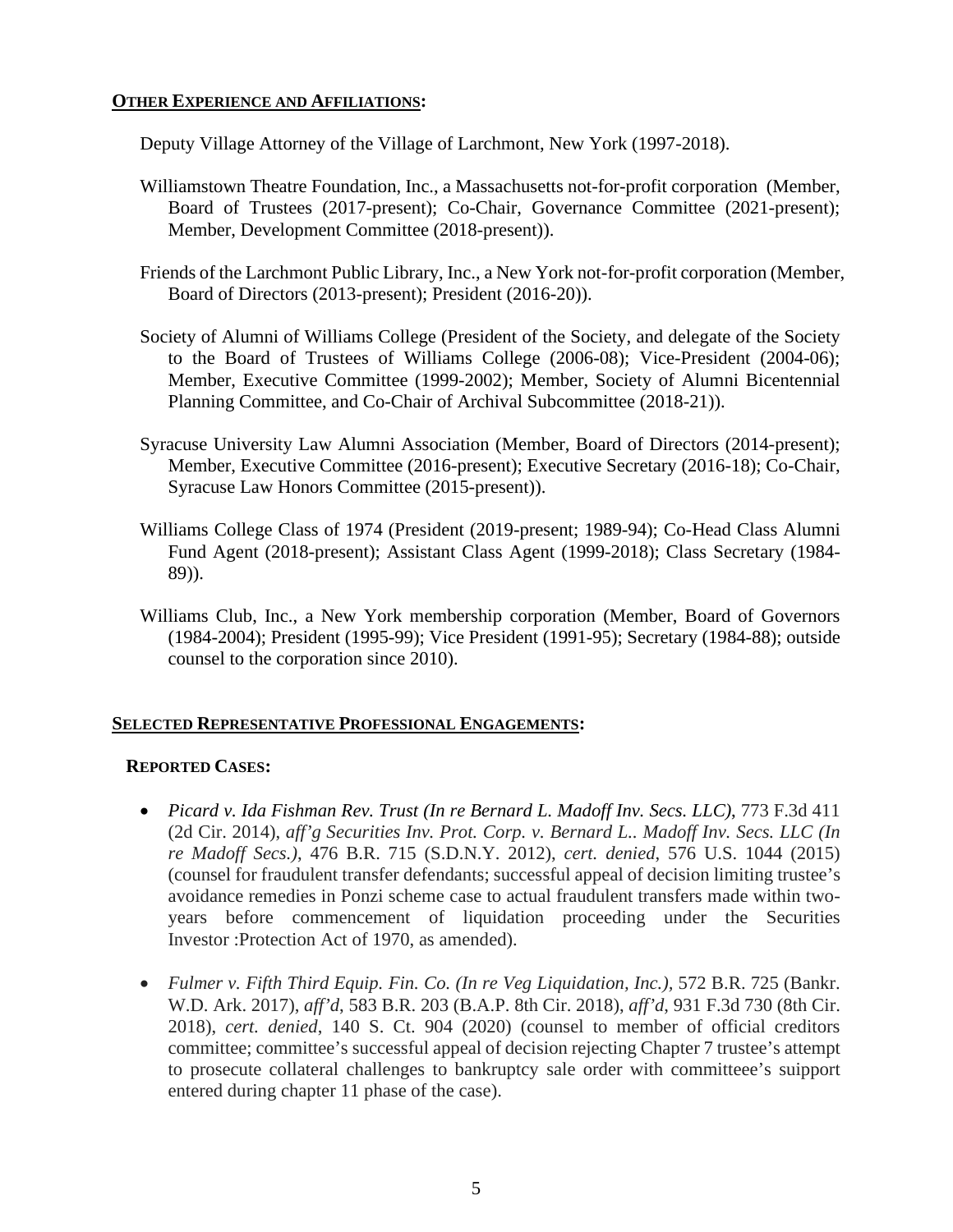- Securities Inv. Prot. Corp. v. Bernard L. Madoff Inv. Secs. LLC, 531 B.R. 439 (Bankr. S.D.N.Y. 2015) (counsel to frauduelnt transfer defendants; post-appeal proceedings dismissing, in part, SIPA trustee's remaining avoidance claims).
- **•** Rescap Liquidating Trust v. Primary Capital Advisors, LLC (In re Residential Capital, *LLC)*, 2014 U.S. Dist. LEXIS 140584 (S.D.N.Y. Sept. 16, 2014) (counsel to frauduelnt transfer defendant; successful motion to withdraw the reference of creditor trustee's adversary proceeding asserting avoidance claims from bankruptcy court to district court and to transfer the litigation to another federal district).
- *In re T Asset Acquisition Co., LLC, 2010 WL 4689562 (Bankr. C.D. Jan. 29, 2010) (counsel*  to film production company as stalking horse bidder for purchase of debtor's film production rights; litigation proceedings on challenge to competing bidder's offer accepted at auction).
- *Penthouse Media Group, Inc. v. Guccione (In re General Media, Inc.)*, 335 B.R. 66 (Bankr. S.D.N.Y. 2005) (counsel to debtor's former executive; successful motion to dismiss reorganized debtor's contract breach claims against former executive, based on the court's limited post-confirmation jurisdiction).
- managing partner; successful defense against lenders' motions to dismiss chapter 11 cases of limited liabiliity companies as bad faith filings based on alleged misconduct of debtor's *In re Kingston Square Assocs*., 214 B.R. 713 (Bankr. S.D.N.Y. 1997) (counsel to debtors' principal in orchestrating involuntary petitions filed by friendly creditors, and addressing violations of fiduciary duties in LLC management by lenders' representative).
- *In re Barney's, Inc.,* 197 B.R. 431 (Bankr. S.D.N.Y. 1996) (counsel to pension fund as member of official creditors committee; successful decision, after trial, overruling debtor's motion to remove client from the committee).
- Delta Air Lines, Inc. v. .A.I. Leasing II, Inc. (In re Pan Am Corp.), 159 B.R. 396 (S.D.N.Y. 1993), and *Luedtke v. Delta Air Lines, Inc.*, 159 B.R. 385 (S.D.N.Y. 1993) (counsel to official creditors' committee; litigation arising from failed chapter 11 reorgnization plan of Pan Am).
- M.D. Fla. 1993) (counsel to official creditors committee; decision, after trial, rejecting new value defense to preference avoidance claim, pending further litigation of insolvency issue *Braniff, Inc., v. Sundstrand Data Control, Inc. (In re Braniff, Inc.)* 154 B.R. 773 (Bankr. in consolidated proceedings).
- In re Braniff Insolvency Litigation (In re Braniff, Inc.), 1992 WL 261641 (Bankr. M.D. Fla. Oct. 2, 1992), *and* 153 B.R. 941 (Bankr. M.D. Fla. 1993) (counsel to official creditors' committee in Chapter 11 airline case; liaison counsel for plaintiffs in consolidated proceedings in fraudulent transfer litigation arising from leveraged buyout of the debtor).